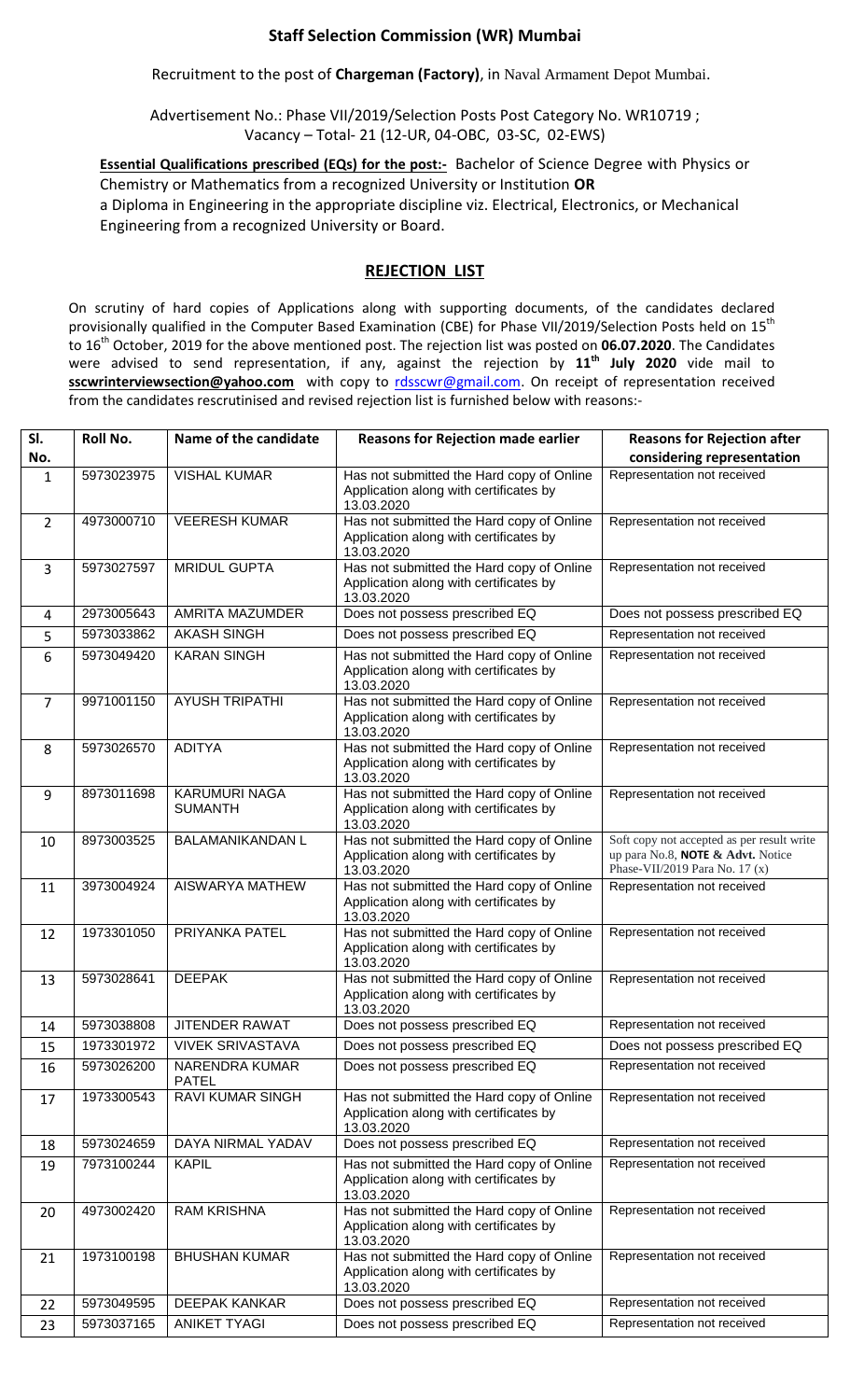## \*\* 2 \*\*

| SI. | Roll No.   | Name of the candidate                       | <b>Reasons for Rejection made earlier</b>                                                         | <b>Reasons for Rejection after</b>                                                                                |
|-----|------------|---------------------------------------------|---------------------------------------------------------------------------------------------------|-------------------------------------------------------------------------------------------------------------------|
| No. |            |                                             |                                                                                                   | considering representation                                                                                        |
| 24  | 5973016489 | <b>DIRGHA PANDEY</b>                        | Does not possess prescribed EQ                                                                    | Representation not received                                                                                       |
| 25  | 5973038641 | <b>NARPAT PATEL</b>                         | Has not submitted the Hard copy of Online                                                         | Representation not received                                                                                       |
|     |            |                                             | Application along with certificates by<br>13.03.2020                                              |                                                                                                                   |
| 26  | 5973003607 | DHURV BHANU SINGH                           | Does not possess prescribed EQ                                                                    | Representation not received                                                                                       |
| 27  | 1973300004 | <b>VISHAL GUPTA</b>                         | Has not submitted the Hard copy of Online<br>Application along with certificates by<br>13.03.2020 | Representation not received                                                                                       |
| 28  | 1973301433 | <b>KALYAN YADAV</b>                         | Has not submitted the Hard copy of Online<br>Application along with certificates by<br>13.03.2020 | Representation not received                                                                                       |
| 29  | 8973010571 | <b>CHINIMILLI SAI PAVAN</b>                 | Has not submitted the Hard copy of Online<br>Application along with certificates by<br>13.03.2020 | Representation not received                                                                                       |
| 30  | 5973015267 | AKASH KUMAR SINGH                           | Has not submitted the Hard copy of Online<br>Application along with certificates by<br>13.03.2020 | Representation not received                                                                                       |
| 31  | 2973004269 | <b>ANIRBAN DAS</b>                          | Has not submitted the Hard copy of Online<br>Application along with certificates by<br>13.03.2020 | Representation not received                                                                                       |
| 32  | 9971012379 | <b>AKSHAY RAVINDRA</b><br><b>BHAVAD</b>     | Has not submitted the Hard copy of Online<br>Application along with certificates by<br>13.03.2020 | Representation not received                                                                                       |
| 33  | 5973027768 | <b>VIKAS PAL</b>                            | Has not submitted the Hard copy of Online<br>Application along with certificates by<br>13.03.2020 | Representation not received                                                                                       |
| 34  | 1973100577 | <b>VIKASH KUMAR</b><br><b>PANDEY</b>        | Has not submitted the Hard copy of Online<br>Application along with certificates by<br>13.03.2020 | Representation not received                                                                                       |
| 35  | 1973501126 | <b>RISHABH</b>                              | Has not submitted the Hard copy of Online<br>Application along with certificates by<br>13.03.2020 | Representation not received                                                                                       |
| 36  | 6973550099 | <b>GURUMAYUM</b><br><b>BISHORJIT SHARMA</b> | Has not submitted the Hard copy of Online<br>Application along with certificates by<br>13.03.2020 | Representation not received                                                                                       |
| 37  | 5973048545 | KAILASH CHANDRA JAT                         | Does not possess prescribed EQ                                                                    | Representation not received                                                                                       |
| 38  | 2973004844 | <b>GOURANGA SARKAR</b>                      | Has not submitted the Hard copy of Online<br>Application along with certificates by<br>13.03.2020 | Representation not received                                                                                       |
| 39  | 2973006292 | <b>KAUSHIK KUMAR</b><br><b>BISWAS</b>       | EQ not in prescribed crucial date i.e.<br>01.08.2019                                              | Representation not received                                                                                       |
| 40  | 9971003166 | DHANRAJ PANDURANG<br><b>GURAV</b>           | Does not possess prescribed EQ                                                                    | Representation not received                                                                                       |
| 41  | 5973024669 | <b>SUMEET KUMAR</b>                         | Does not possess prescribed EQ                                                                    | Representation not received                                                                                       |
| 42  | 2973000650 | AMIT KUMAR JHA                              | Has not submitted the Hard copy of Online<br>Application along with certificates by<br>13.03.2020 | Soft copy not accepted as per result write<br>up para No.8, NOTE & Advt. Notice<br>Phase-VII/2019 Para No. 17 (x) |
| 43  | 5973005959 | <b>SAKSHI CHOUHAN</b>                       | Does not possess prescribed EQ                                                                    | Representation not received                                                                                       |
| 44  | 5973029323 | <b>AMAN</b>                                 | Does not possess prescribed EQ                                                                    | Representation not received                                                                                       |
| 45  | 5973024833 | PANNALAL KUMAR                              | Has not submitted the Hard copy of Online<br>Application along with certificates by<br>13.03.2020 | Representation not received                                                                                       |
| 46  | 5973026495 | <b>SANDEEP KUMAR</b>                        | Does not possess prescribed EQ                                                                    | Representation not received                                                                                       |
| 47  | 5973023368 | <b>SATYAM SAHU</b>                          | Has not submitted the Hard copy of Online<br>Application along with certificates by<br>13.03.2020 | Representation not received                                                                                       |
| 48  | 5973024153 | <b>GAURAV DHANDA</b>                        | Does not possess prescribed EQ                                                                    | Representation not received                                                                                       |
| 49  | 2973004040 | <b>TAPASH KARMAKAR</b>                      | Has not submitted the Hard copy of Online<br>Application along with certificates by<br>13.03.2020 | Representation not received                                                                                       |
| 50  | 9971000803 | <b>AVINASH AGRAWAL</b>                      | Has not submitted the Hard copy of Online<br>Application along with certificates by<br>13.03.2020 | Representation not received                                                                                       |
| 51  | 5973016650 | <b>SUMIT</b>                                | Does not possess prescribed EQ                                                                    | Representation not received                                                                                       |
| 52  | 5973049490 | <b>RAJESH TANWAR</b>                        | Does not possess prescribed EQ                                                                    | Representation not received                                                                                       |
| 53  | 5973007639 | <b>PRITI GUPTA</b>                          | Has not submitted the Hard copy of Online<br>Application along with certificates by<br>13.03.2020 | Representation not received                                                                                       |
| 54  | 2973005250 | <b>ANINDITA SARKAR</b>                      | Has not submitted the Hard copy of Online<br>Application along with certificates by<br>13.03.2020 | Representation not received                                                                                       |
| 55  | 5973027866 | <b>RAJ KUMAR</b>                            | Has not submitted the Hard copy of Online<br>Application along with certificates by<br>13.03.2020 | Representation not received                                                                                       |